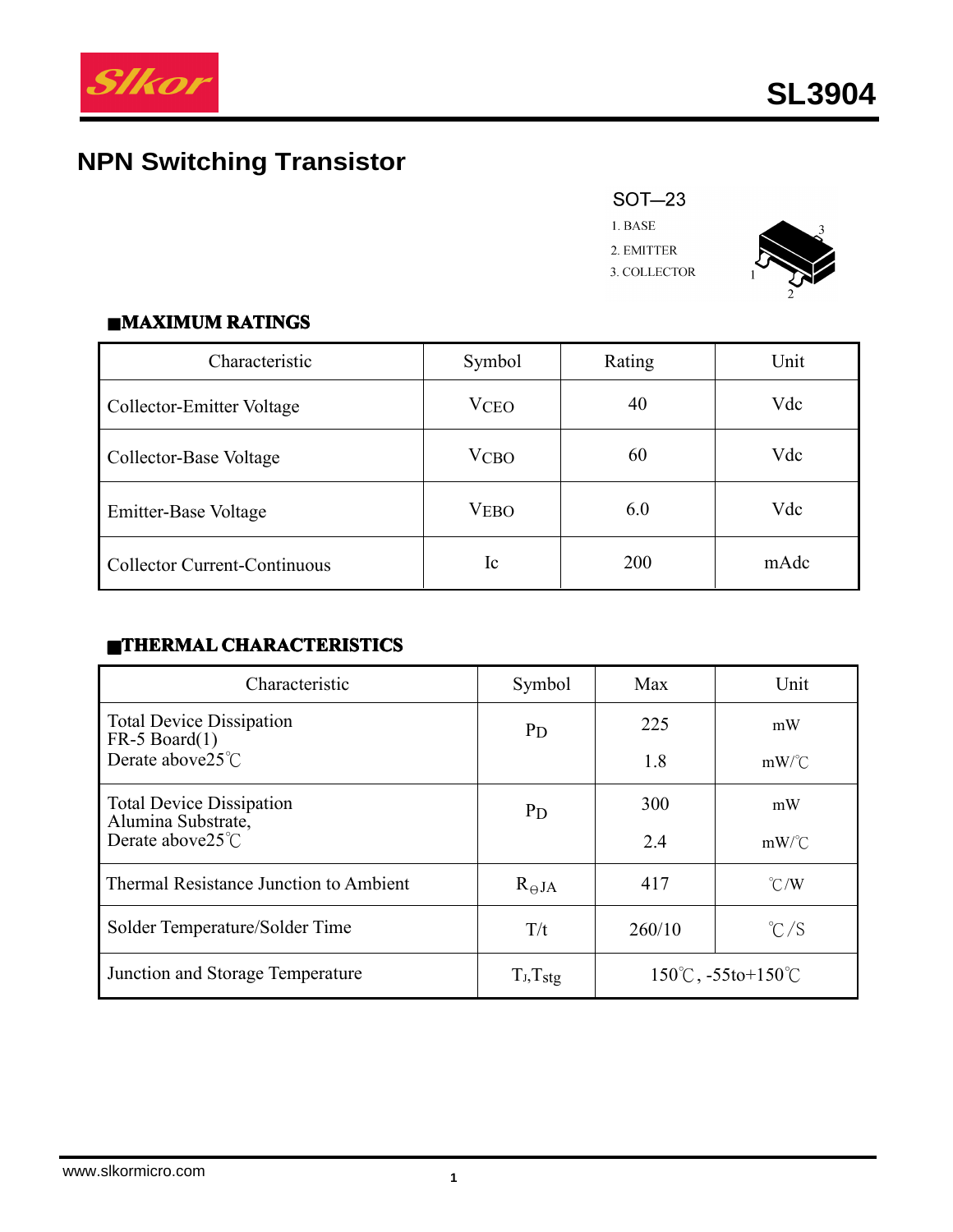

#### ■**ELECTRICAL ELECTRICALCHARACTERISTICS CHARACTERISTICS**

#### **(T**A**<sup>=</sup>25**℃ **unless otherwise noted )**

#### **CHARACTERISTICS**

| Characteristic                                                                                  | Symbol        | Min | Max | Unit |
|-------------------------------------------------------------------------------------------------|---------------|-----|-----|------|
| Collector-Emitter Breakdown Voltage(3)<br>$(Ic=1.0 \text{m} \text{A} \text{d} \text{c}, I_B=0)$ | $V_{(BR)CEO}$ | 40  |     | Vdc  |
| Collector-Base Breakdown Voltage<br>$(Ic=10 \mu \text{ Adc}, IE=0)$                             | V(BR)CBO      | 60  |     | Vdc  |
| Emitter-Base Breakdown Voltage<br>$(I_E=10 \mu \text{ Adc}, Ic=0)$                              | V(BR)EBO      | 6.0 |     | Vdc  |
| <b>Base Cutoff Current</b><br>$(VCE = 30Vdc, VEB = 3.0 Vdc)$                                    | <b>IBEX</b>   |     | 50  | nAdc |
| <b>Collector Cutoff Current</b><br>$(VCE=30Vdc, VEB = 3.0Vdc)$                                  | <b>ICEX</b>   |     | 50  | nAdc |

## ■**ON CHARCTERISTICS(2) CHARCTERISTICS(2)**

| Characteristic                                                                                                                                           | Symbol   | Min  | Max          | Unit |
|----------------------------------------------------------------------------------------------------------------------------------------------------------|----------|------|--------------|------|
| DC Current Gain                                                                                                                                          | $h_{PE}$ |      |              |      |
| $(I_c=0.1 \text{m} \text{Adc}, V_{CE}=1.0 \text{Vdc})$                                                                                                   |          | 40   |              |      |
| $(I_c=1.0 \text{m} \text{Adc}, V_{CE}=1.0 \text{Vdc})$                                                                                                   |          | 70   |              |      |
| $(I_c=10 \text{m} \text{Adc}, V_{CE}=1.0 \text{Vdc})$                                                                                                    |          | 100  | 300          |      |
| $(I_c = 50$ mAdc, VCE=1.0Vdc)                                                                                                                            |          | 60   |              |      |
| $(I_c=100 \text{m} \text{Adc}, V_{CE}=1.0 \text{Vdc})$                                                                                                   |          | 30   |              |      |
| <b>Collector-Emitter Saturation Voltage</b><br>$(I_c=10 \text{m} \text{Ad}c, I_B=1.0 \text{m} \text{Ad}c)$<br>$(I_c = 50$ mAdc, I <sub>B</sub> =5.0mAdc) | VCE(sat) |      | 0.25<br>0.4  | Vdc  |
| <b>Base-Emitter Saturation Voltage</b><br>$(I_c=10 \text{m} \text{Ad}c, I_B=1.0 \text{m} \text{Ad}c)$<br>$(I_c = 50$ mAdc, I <sub>B</sub> =5.0mAdc)      | VBE(sat) | 0.65 | 0.85<br>0.95 | Vdc  |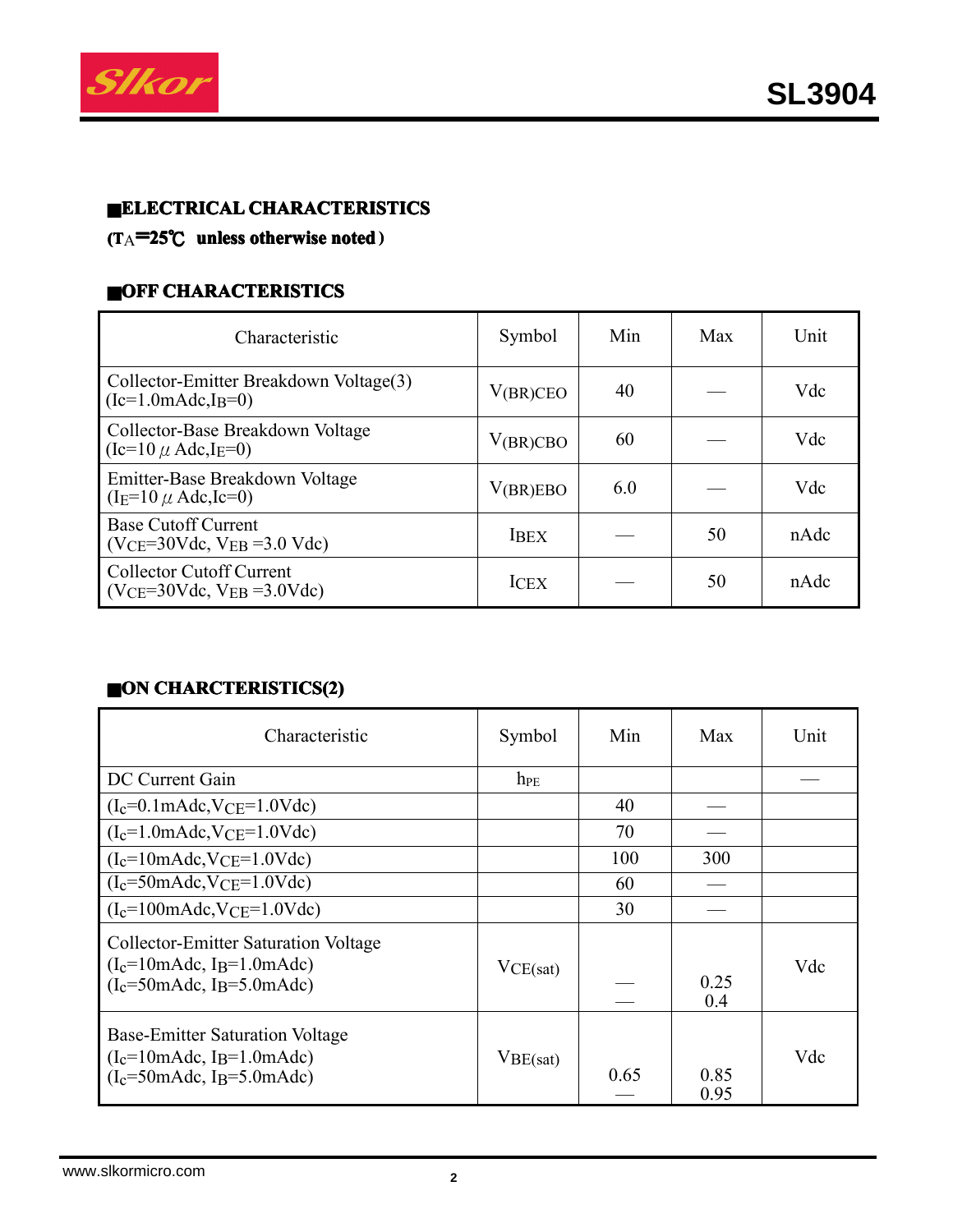

#### ■**SMALL-SIGNAL SMALL-SIGNALCHARACTERISTICS CHARACTERISTICS**

| Characteristic                                                                                                                                   | Symbol           | Min | Max | Unit                      |
|--------------------------------------------------------------------------------------------------------------------------------------------------|------------------|-----|-----|---------------------------|
| Current-Gain-Bandwidth Product<br>$(I_c=10 \text{m} \text{A} \text{d} \text{c}, V_{\text{CE}}=-20 \text{V} \text{d} \text{c}, f=100 \text{MHz})$ | $f_T$            | 300 |     | <b>MHz</b>                |
| <b>Output Capacitance</b><br>$(VCB = 5.0 Vdc, IE = 0, f=1.0 MHz)$                                                                                | $C_{\rm obo}$    |     | 4.0 | pF                        |
| <b>Input Capacitance</b><br>$(VEB=0.5Vdc, IC=0, f=1.0MHz)$                                                                                       | C <sub>ibo</sub> |     | 8.0 | pF                        |
| Input Impedance<br>$(VCE=10Vdc, IC=1.0mAdc, f=1.0KHz)$                                                                                           | $h_{ie}$         | 1.0 | 10  | $k\Omega$                 |
| Voltage Feedback Ratio<br>$(VCE=10Vdc, IC=1.0mAdc, f=1.0KHz)$                                                                                    | $h_{\text{re}}$  | 0.5 | 8.0 | $\times$ 10 <sup>-4</sup> |
| Small-Signal Current Gain<br>$(VCE=10Vdc, IC=1.0mAdc, f=1.0KHz)$                                                                                 | $h_{\text{fe}}$  | 100 | 400 |                           |
| <b>Output Admittance</b><br>$(VCE=10Vdc, IC=1.0mAdc, f=1.0KHz)$                                                                                  | $h_{oe}$         | 1.0 | 40  | $\mu$ mhos                |
| Noise Figure<br>$(V_{CE} = 5.0 Vdc, I_C = 100 \mu \text{ Adc}, Rs = 1.0 k \Omega f = 1.0 KHz)$                                                   | <b>NF</b>        |     | 5.0 | dB                        |

#### ■**SWITCHING CHARACTERISTICS CHARACTERISTICS CHARACTERISTICS**

| Characteristic |                                                                      | Symbol      | Min | Max | Unit |
|----------------|----------------------------------------------------------------------|-------------|-----|-----|------|
| Delay Time     | $(V_{CC} = 3.0 Vdc, V_{BE} = 0.5 Vdc,$                               | $t_d$       |     | 35  |      |
| Rise Time      | $I_C=10$ mAdc, $I_{B1}=1.0$ mAdc)                                    | $t_{r}$     |     | 35  | ns   |
| Storage Time   | $(V_{CC} = 3.0 Vdc, I_C = 10 mAdc,$<br>$I_{B1} = I_{B2} = 1.0$ mAdc) | $t_{\rm s}$ |     | 225 |      |
| Fall Time      |                                                                      | $t_{\rm f}$ |     | 75  | ns   |

- 1. FR-5=1.0×0.75×0.062in.
- 2. Alumina=0.4×0.3×0.024in.99.5%alumina.
- 3. Pulse Width<300us;Duty Cycle<2.0%.
- 4. Pulse Test: Pulse Width \lequity Cycle \lequity Cycle \lequity Cycle \lequity Cycle \lequity Cycle \lequity Cycle \lequity Cycle \lequity Cycle \lequity Cycle \lequity Cycle \lequity Cycle \lequity Cycle \lequity Cycle